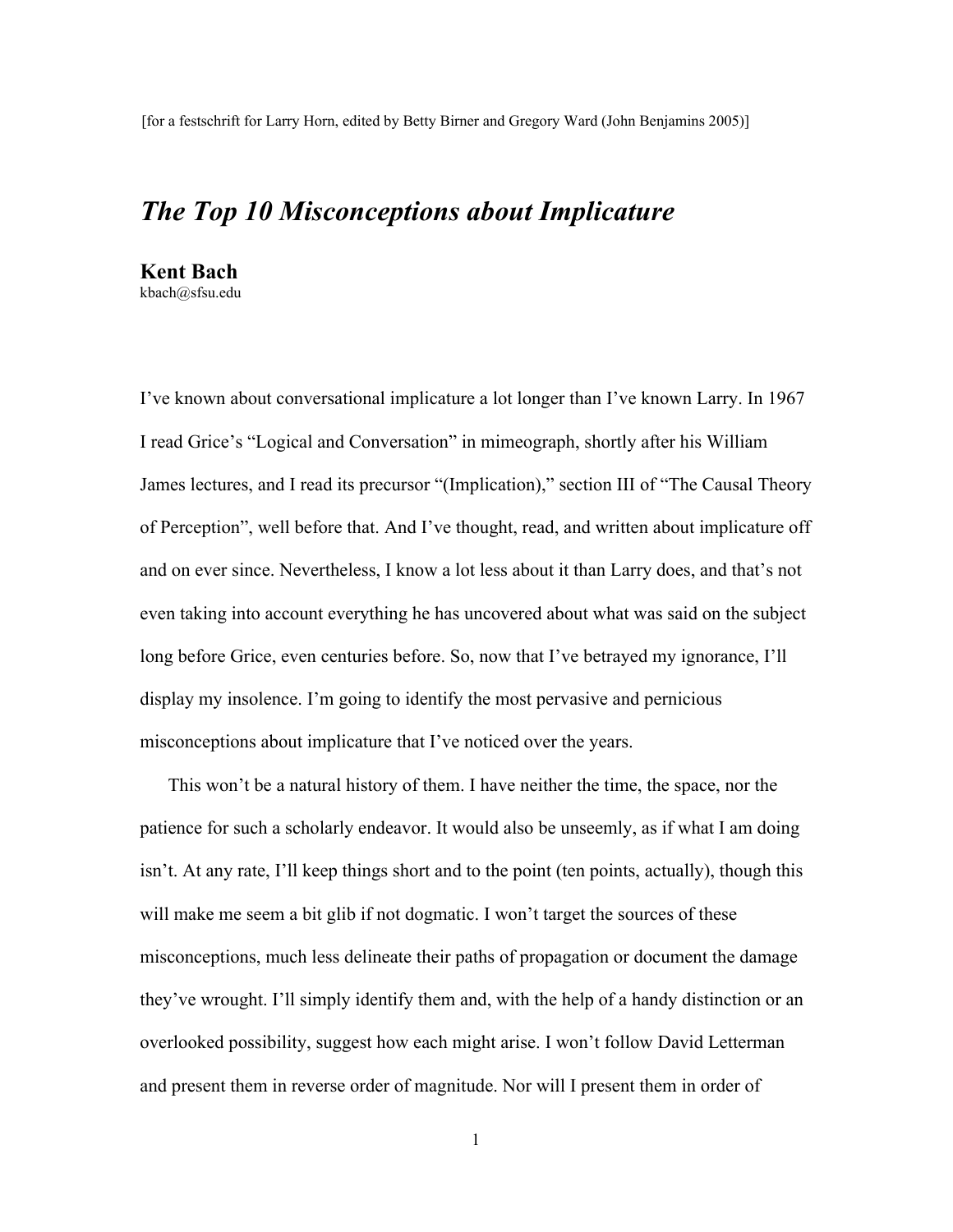importance or frequency of manifestation. Rather, I'll put them in an easy to follow sequence. Only the last two or three, I hope, will seem contentious (unless otherwise indicated, by *implicature* I will always mean conversational implicature). Here's the list:

- *1. Sentences have implicatures.*
- *2. Implicatures are inferences.*
- *3. Implicatures can't be entailments.*
- *4. Gricean maxims apply only to implicatures.*
- *5. For what is implicated to be figured out, what is said must be determined first.*
- *6. All pragmatic implications are implicatures.*
- *7. Implicatures are not part of the truth-conditional contents of utterances.*
- *8. If something is meant but unsaid, it must be implicated.*
- *9. Scalar "implicatures" are implicatures.*
- *10. Conventional "implicatures" are implicatures.*

These formulations of the top ten misconceptions about implicature will appear as section headings in what follows. Please don't take that for an endorsement of any of them.

# 1. Sentences have implicatures.

It is in uttering sentences that speakers implicate things. Yet for some reason, implicatures are often attributed to sentences themselves. Perhaps that's because implicatures are often illustrated with the help of numbered sentences, which are then confused with utterances, which are then treated as if they are agents rather than as the actions that they are. Anyway, Grice was careful to use the verb *implicate,* not *imply,* for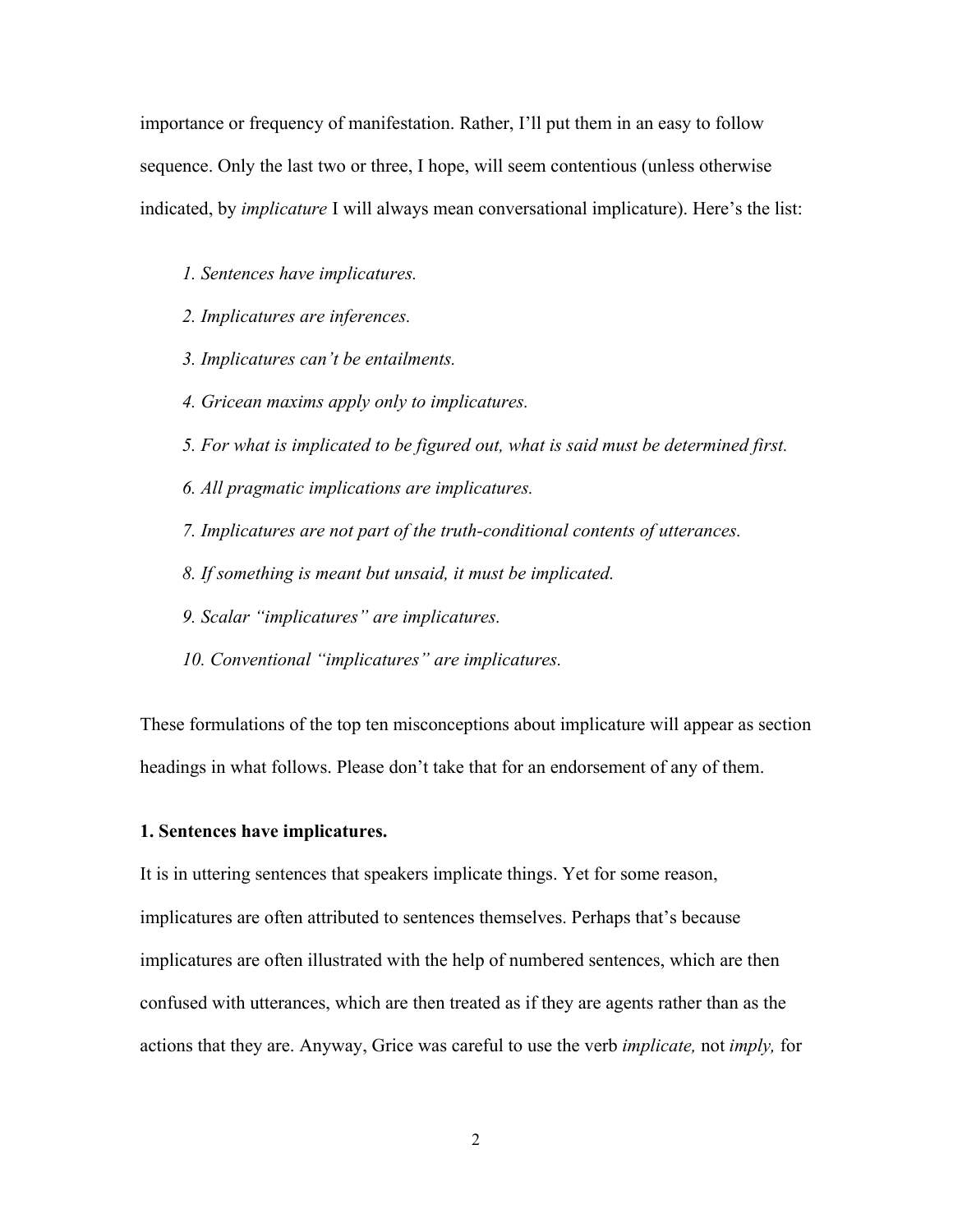what speakers do, and he coined the term *implicature* to use instead of *implication* for what speakers implicate.

The difference is fundamental. If a sentence is true, what it implies must be true, whereas a speaker can utter a true sentence and implicate something false. For example, you could say that there's a gas station around the corner and falsely implicate that it's open and selling gas (maybe it's closed for the night or maybe there's a gasoline shortage). If there's a gas station around the corner, it doesn't follow that the gas station is open and selling gas. But it does follow that the gas station is not directly across the street.

This fundamental difference reflects the fact that what a sentence implies depends on its semantic content, while what a speaker implicates is a matter of his communicative intention in uttering the sentence. That's why implicature is pragmatic in character, hence why in different situations one can utter a given unambiguous sentence and implicate different things. For example, you could say "John's command of English is excellent" to implicate, depending on the situation, that John is a mediocre student, that he would make a fine translator, that he understood something he heard, or that he had no excuse for the sloppy paper he wrote. Of course, what a speaker could, in a given situation, plausibly be taken to implicate will be constrained by the semantic content of the sentence -- certainly it matters what the sentence means -- but this doesn't make implicature a property of the sentence itself.

The tendency to attribute implicatures to sentences is greatest in the case of generalized conversational implicatures, which do not depend on special features of the conversational situation and thus are more directly associated with sentences themselves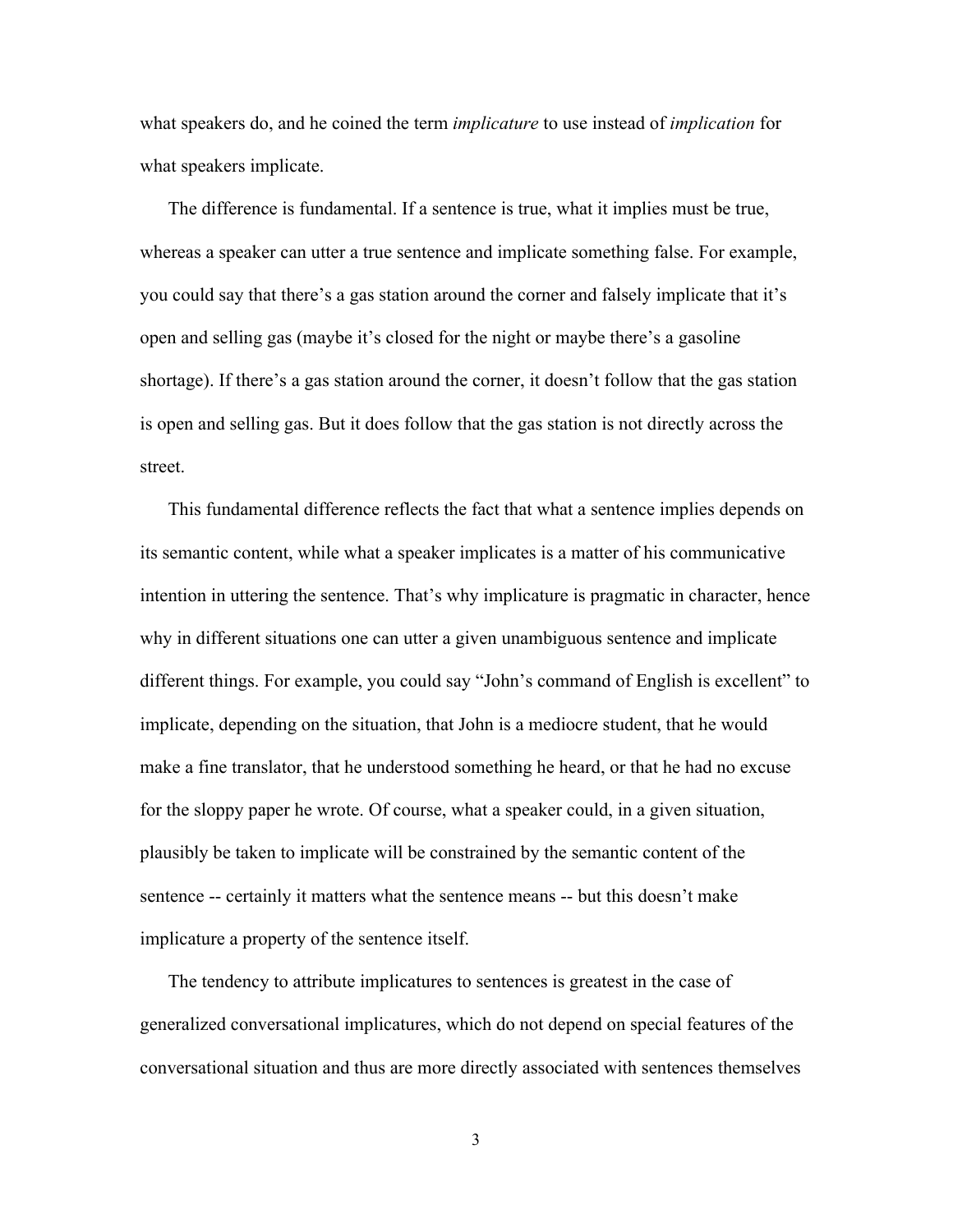(but like particularized implicatures, GCIs are cancelable). For example, in uttering "Bill is meeting a woman this evening" you would normally (in the absence of special circumstances) be implicating that the woman in question is not Bill's wife. So it makes sense, without considering actual speakers' intentions, to talk about what is likely to be implicated when a certain sentence is uttered. This might suggest that the GCI is a property of the sentence itself, even though GCIs are not semantic in character but are pragmatic regularities. Even so, it is the speaker, not the sentence, that does the implicating. Unfortunately, taking GCIs to be properties of sentences leads to the spurious idea that they comprise some sort of intermediate level of meaning between linguistic meaning and speaker meaning.

# 2. Implicatures are inferences.

For some strange reason, implicatures are often described as inferences. This misdenomer is but a slight variation on the vulgar conflation of implying with inferring. As observed in *The American Heritage Book of English Usage,*

People sometimes confuse *infer* with *imply,* but the distinction is a useful one. When we say that a speaker or sentence implies something, we mean that information is conveyed or suggested without being stated outright. ... Inference, on the other hand, is the activity performed by a reader or interpreter in drawing conclusions that are not explicit in what is said.

Similarly, people sometimes confuse *infer* with *implicate* and *inference* with *implicature*.

Why is the difference important? One obvious reason is that the audience can take the speaker to be implicating something when in fact he isn't. A putative implicature need not be an actual one. Equally obviously, a speaker can implicate something even if the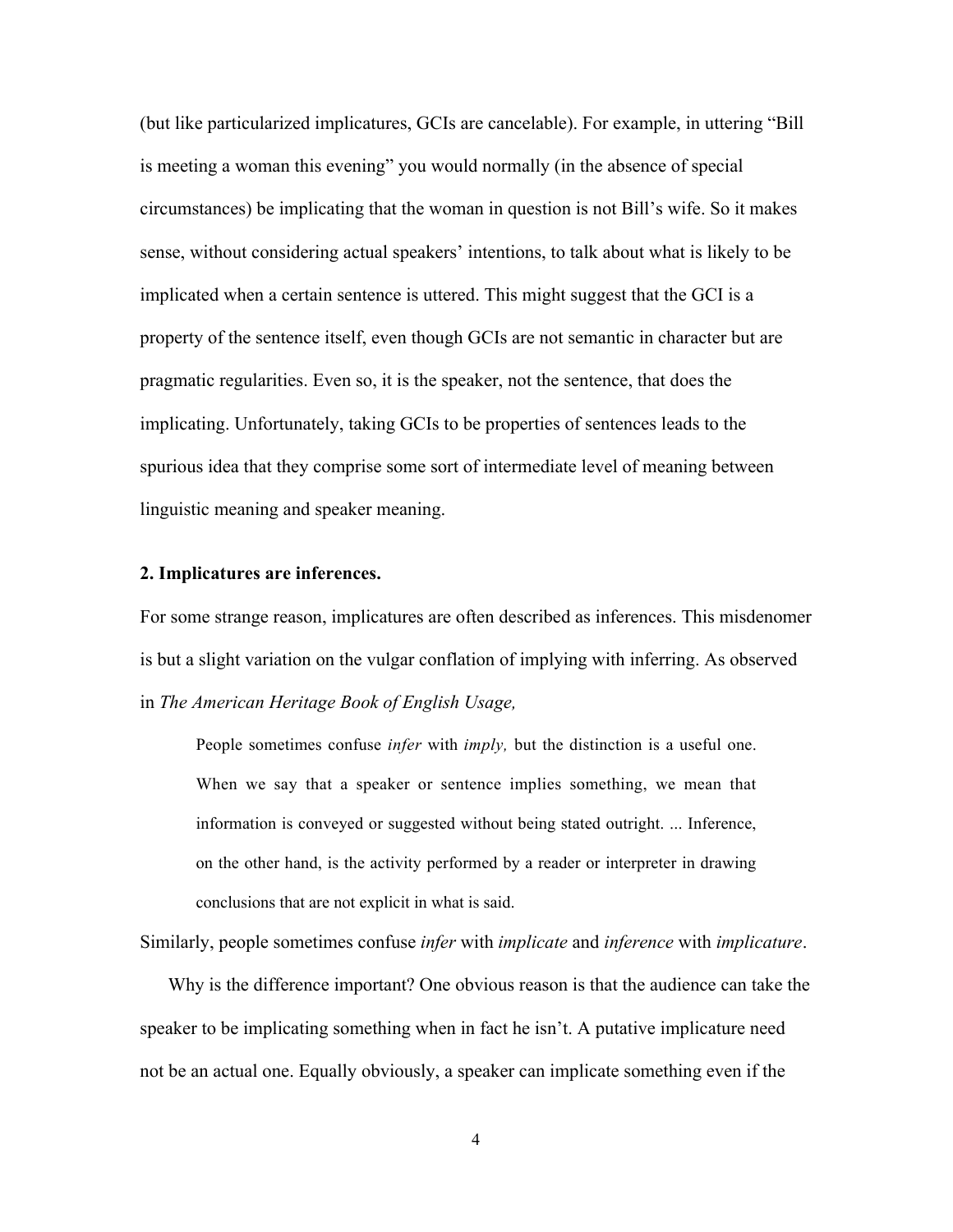audience doesn't make the intended inference. Of course, this will not be a case of *successfully* conveying the implicature, but that doesn't mean the speaker didn't implicate anything, just as a speaker can hint at something without the audience getting the hint. Notice, by the way, that the inference here is not to the truth of the implicature but to its content. It's one thing to recognize what is being implicated and quite another to accept it.

# 3. Implicatures can't be entailments.

It is commonly assumed that what a speaker implicates in uttering a sentence can't be entailed by the sentence itself. To be sure, most implicatures (by speakers) are not entailments (by sentences uttered by speakers), but there are exceptions. For example, suppose someone says to you, "Nobody has ever long-jumped over 28 feet." You reply, "Whad'ya mean? Bob Beamon long-jumped over *29* feet way back in 1968." Here you are clearly implicating that somebody *has* long-jumped over 28 feet. But this is entailed by the fact that Beamon long-jumped over 29 feet.

The important point here is why, generally speaking, the truth of an implicature is independent of the truth of what is said. The reason is that it's not what the speaker says but that he says it (or even that he puts it a certain way) which carries the implicature.

#### 4. Gricean maxims apply only to implicatures.

Grice introduced his maxims of conversation to explain how implicatures get conveyed, but this does not mean, as is often supposed, that they're idle otherwise.

To dispel this misconception we need first to get clear on the character of Grice's maxims. They are not sociological generalizations about speech, nor they are moral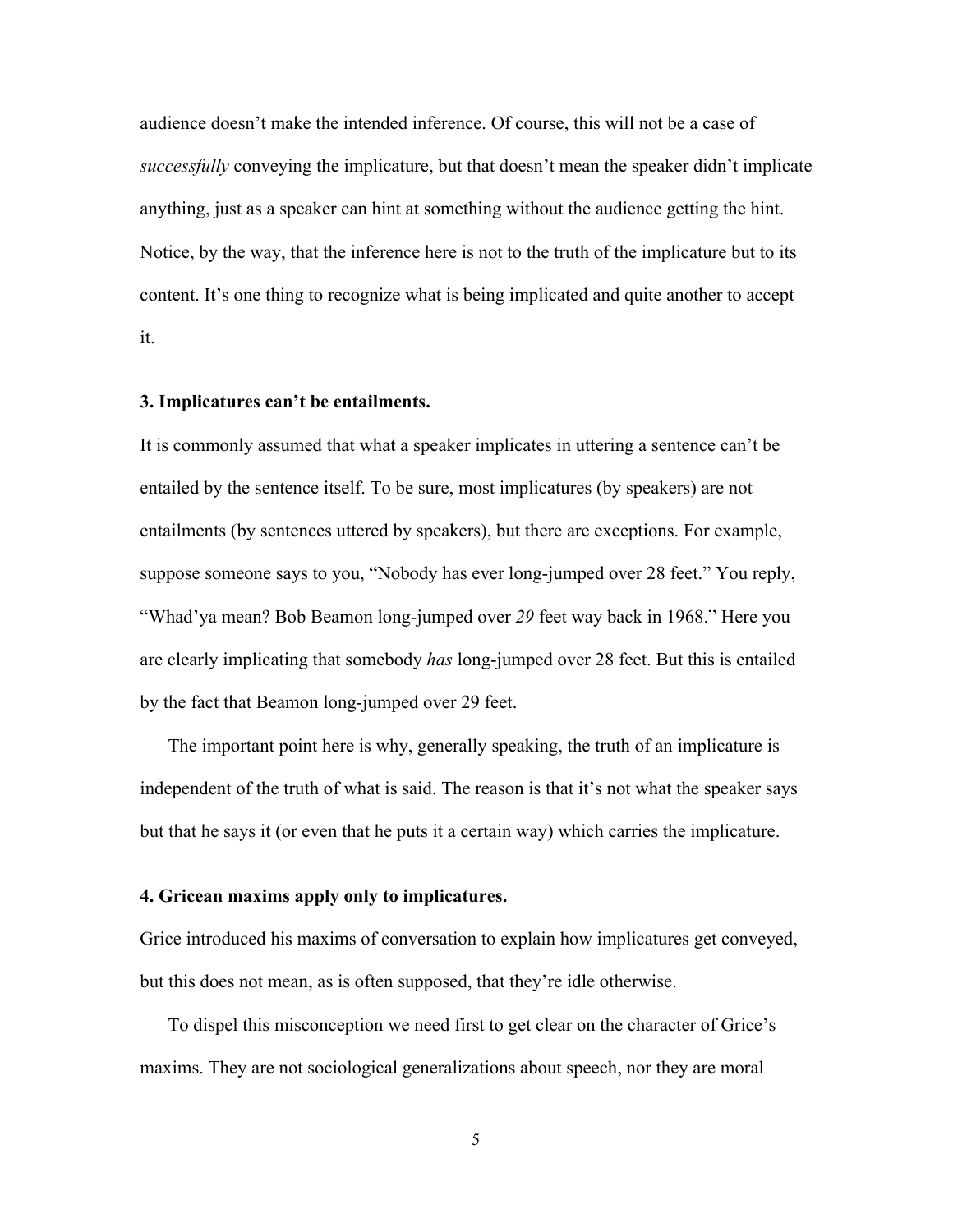prescriptions or proscriptions on what to say or communicate. Although Grice presented them in the form of guidelines for how to communicate successfully, I think they are better construed as presumptions about utterances, presumptions that we as listeners rely on and as speakers exploit. As listeners, we presume that the speaker is being cooperative (at least insofar as he is trying to make his communicative intention evident) and is speaking truthfully, informatively, relevantly, and otherwise appropriately. If an utterance superficially appears not to conform to any of these presumptions, the listener looks for a way of taking it so that it does conform. He does so partly on the supposition that he is intended to. As speakers, in trying to choose words to make our communicative intentions evident, we exploit the fact that our listeners presume these things.

These presumptions should not be viewed as delivering a decision procedure for the hearer to figure out what the speaker means (they can clash, after all). Rather, they provide different dimensions of considerations that the speaker, given that he's trying to communicate something, may reasonably be taken to intend the hearer to take into account in figuring out what the speaker means. And speakers implicitly realize this when they choose what to say and how to say it.

It's a common misconception that the Gricean maxims, or conversational presumptions, kick in only when the speaker is implicating something (or is speaking figuratively). In fact, they apply equally to completely literal utterances, where the speaker means just what he says. After all, even if what a speaker means consists precisely in the semantic content of the sentence he utters, this still has to be inferred. It might seem that these presumptions play a role only if the speaker is not being perfectly literal and fully explicit. After all, that is when the hearer has to figure out what the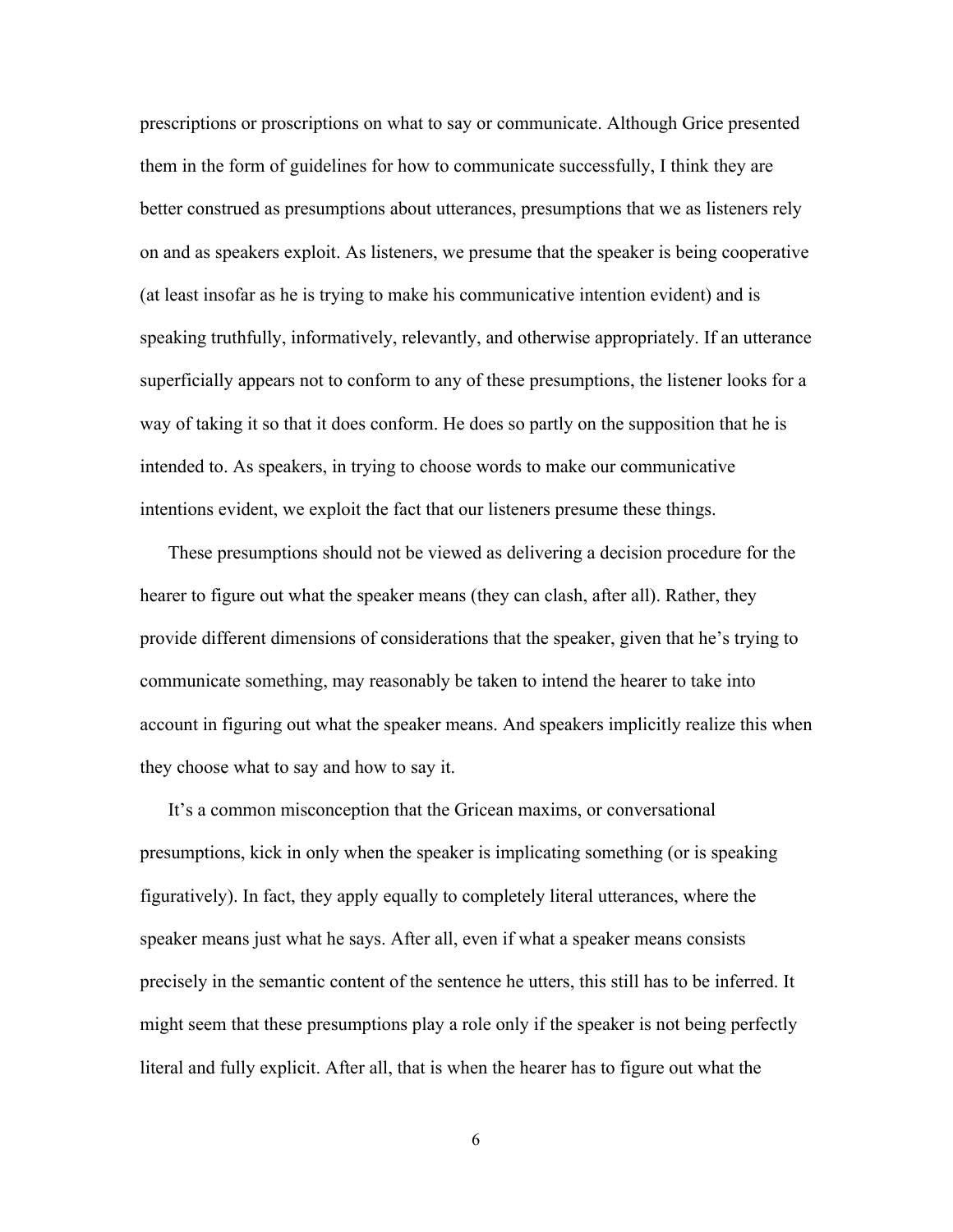speaker means instead of or in addition to what he says. If an utterance appears not to conform to the presumptions, the hearer looks for a way of taking the utterance so that it does conform. But even if it is consistent with the presumptions that the speaker is being literal and means precisely what his words mean, the presumptions still play a role. Obviously, they aren't needed to guide the hearer to a plausible candidate for what the speaker means, but taking the utterance just at face value still requires supposing that the speaker is conforming to them.

# 5. For what is implicated to be figured out, what is said must be determined first.

In saying things, people can implicate other things. It might seem, then, that grasping what someone implicates requires first determining what they are saying. However, this is not true and not something that Grice was committed to. It's a mistake to suppose that what is said must be determined first or to suppose that Grice supposed this.

This misconception forms the basis for various anti-Gricean arguments based on the premise that, if Gricean pragmatics were correct, a listener would have to determine what is said before inferring anything further as to what a speaker means. Arguments relying on this assumption have been used to defend such claims as that the what is said is a theoretically useless notion or else that what is said is not a purely semantic notion but involves "pragmatic intrusion," that the semantic-pragmatic distinction is blurry if not downright bogus, and even that truth-conditional semantics is hopeless and needs to be replaced by something called "truth-conditional pragmatics." However, Grice did not even purport to give an account of the psychological processing involved in recognizing an implicature (or in forming the intention to implicate something).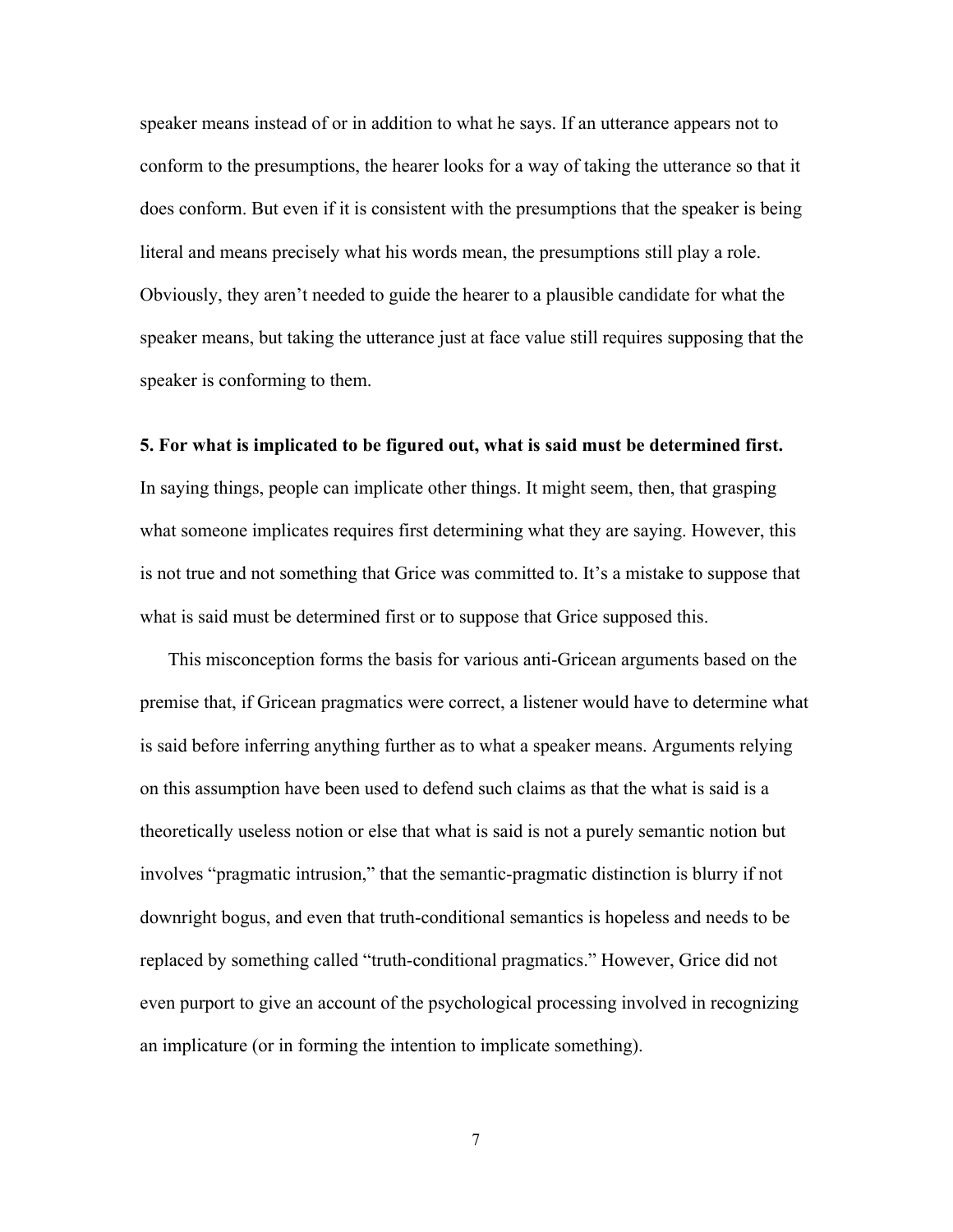This misconception overlooks the difference between a real-time cognitive process and the information to which that process is sensitive. Grice did not intend his account of how implicatures are recognized as a psychological theory or even as a cognitive model. He intended it as a rational reconstruction. When he illustrated the ingredients involved in recognizing an implicature, he was enumerating the sorts of information that a hearer needs to take into account, at least intuitively, and exhibiting how this information is logically organized. He was not foolishly engaged in psychological speculation about the nature of or even the temporal sequence of the cognitive processes that implements that logic.

There are cases in which it is pretty clear to the hearer well before the speaker finishes saying something that he does not mean what he will have said. For example, when the utterance is obviously going to be metaphorical, the hearer does not have to determine first that what the sentence means is not a likely candidate for what the speaker means before figuring out what the speaker does mean. Often that can be done on the fly. For example, if in response to an utterance of "No man is an island," someone says "Some men are peninsulas, some men are volcanoes, and some men are tornadoes," in order to figure out what the speaker means you do not have to figure out first that he does not mean that some men are peninsulas, some men are volcanoes, and some men are tornadoes. Similarly, if you're discussing a touchy subject with someone and they say, "Since it might rain tonight, I'd better bring in the laundry, clean out my gutters, and find my umbrella," you could probably figure out before they were finished saying all this that they were implicating that they didn't want to discuss that touchy subject any further.

# 6. All pragmatic implications are implicatures.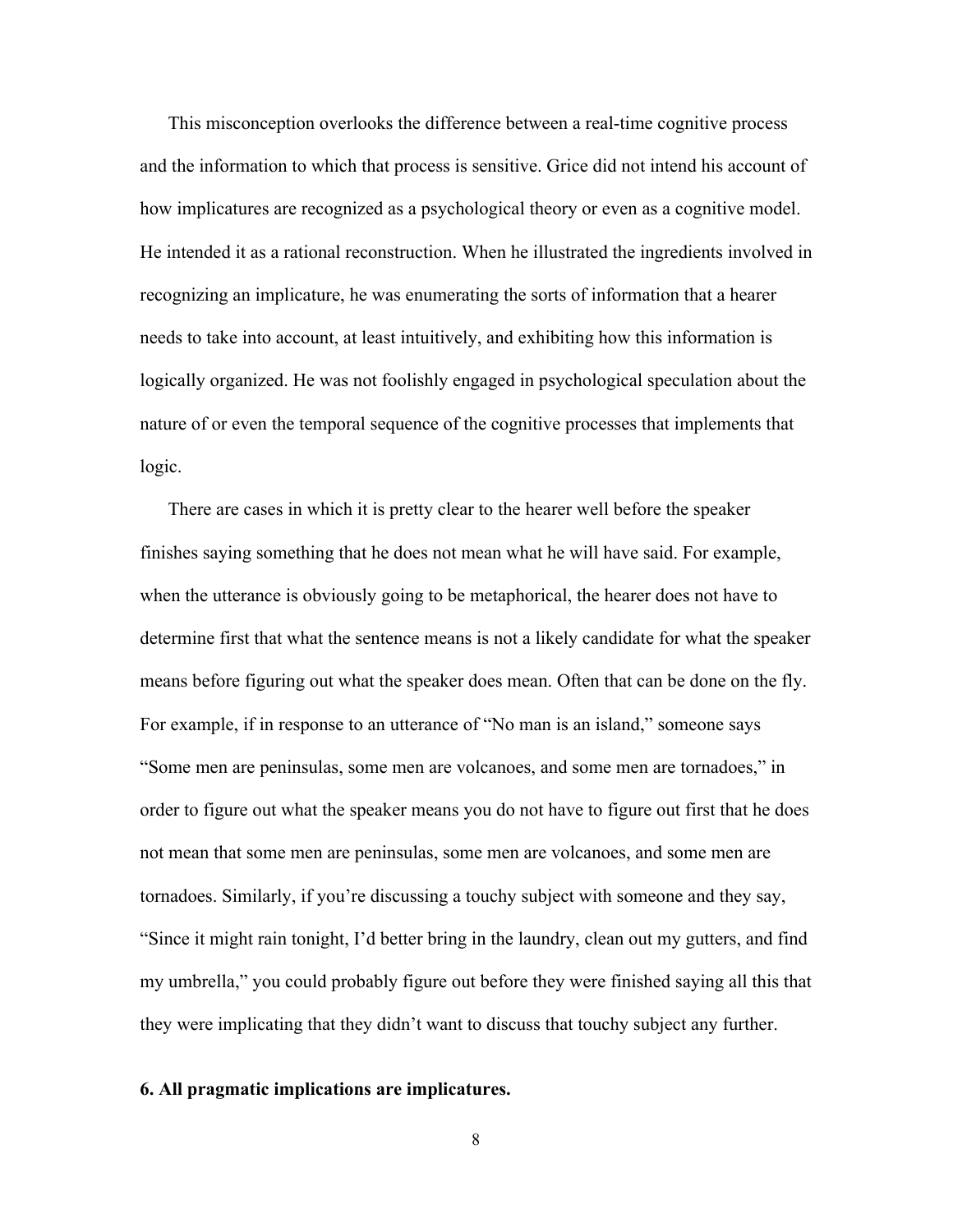I doubt that very many people would own up to this misconception, and my impression of its prevalence may depend more on what people say than on what they actually believe. After all, almost everyone recognizes the difference between implicatures and pragmatic presuppositions. Even so, some people seem to think that anything that may be inferred from the fact that a speaker uttered a certain sentence is an implicature. Yes, such a thing is pragmatic because it is inferred not from the sentence's content but from the fact that the speaker uttered the sentence, but that doesn't automatically make it an implicature, contrary to what is sometimes said.

For example, there is the claim that if you assert something, you implicate that you believe it, you implicate that your audience should believe it, and you implicate that it is worthy of belief. This claim overlooks, among other things, the distinction between what a speaker means (has a communicative intention to convey), which is the content of an utterance (over and above its semantic content), and what the conditions are for making the utterance felicitously. Also, a speaker's saying a certain thing might reveal information about him, such as that he craves attention, that he hates his father and loves his mother, or that he has a certain ulterior motive, but such bits of inferable information aren't implicated unless they're part of what he means. In general, what is meant and in particular what is implicated must be distinguished from anything else that may be inferred from the fact that the speaker made the utterance.

# 7. Implicatures are not part of the truth-conditional contents of utterances.

There is a tendency among those who speak of utterances as having truth-conditional contents to exclude implicatures from these contents. In fact, they even argue that something is an implicature precisely because it is not part of the truth-conditional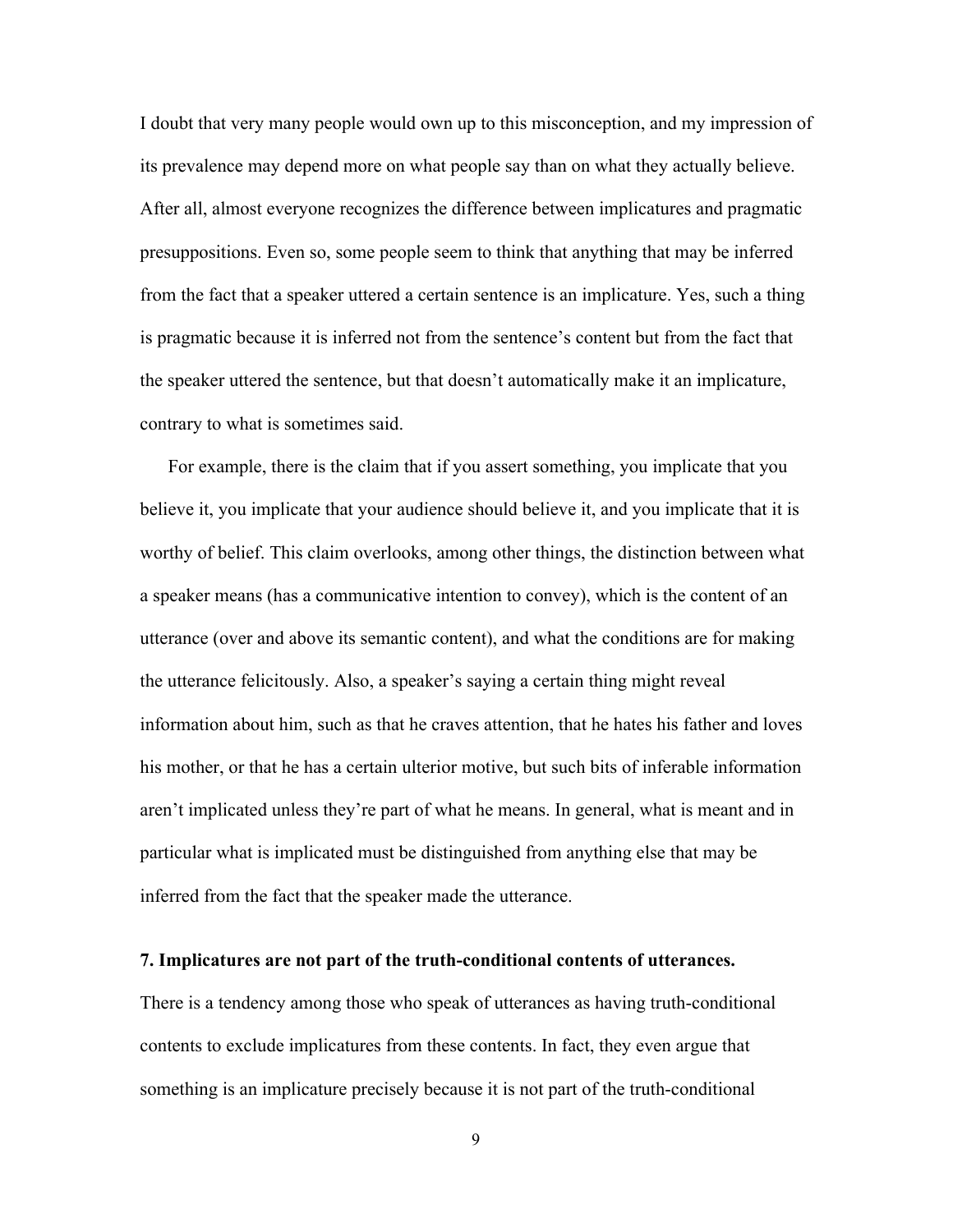content of an utterance. This is particularly common in connection with claims about conventional implicatures.

Yet there is something rather strange about this way of talking. After all, implicatures are capable of being true or false. To be sure, if what a speaker says is true and what he implicates is false, we might still tend to judge his utterance as true. For example, if he accurately says that he saw Bill with a woman and falsely implicates that Bill was not with his wife, we might judge him to be speaking truly but misleadingly. If he were a witness in a divorce proceeding, he might be innocent of perjury. Even so, what he implicated is part of the total truth-conditional content of his utterance.

So why do people talk as if an implicature is not part of the truth-conditional content of an utterance? I think there's an easy explanation. What they actually mean is that an implicature carried by an utterance of a sentence is not part of the semantic content of the sentence, or is not part of what is said by the speaker in uttering the sentence. That's fine, but it does not suggest that the implicature isn't part of the truth-conditional content of the *utterance,* if by that we mean not the sentence but the act of uttering it.

A possible source of confusion here is an often overlooked ambiguity involving the phrase *utterance interpretation.* Sometimes it is used to mean the psychological process whereby listeners figure out what speakers are trying to communicate, and sometimes it is used in a strict semantic sense to mean something more abstract, a mapping from syntactic structure to semantic contents. When these are confused, utterances are treated as if they are linguistic objects and yet whose interpretation is a matter of discerning speakers' intentions.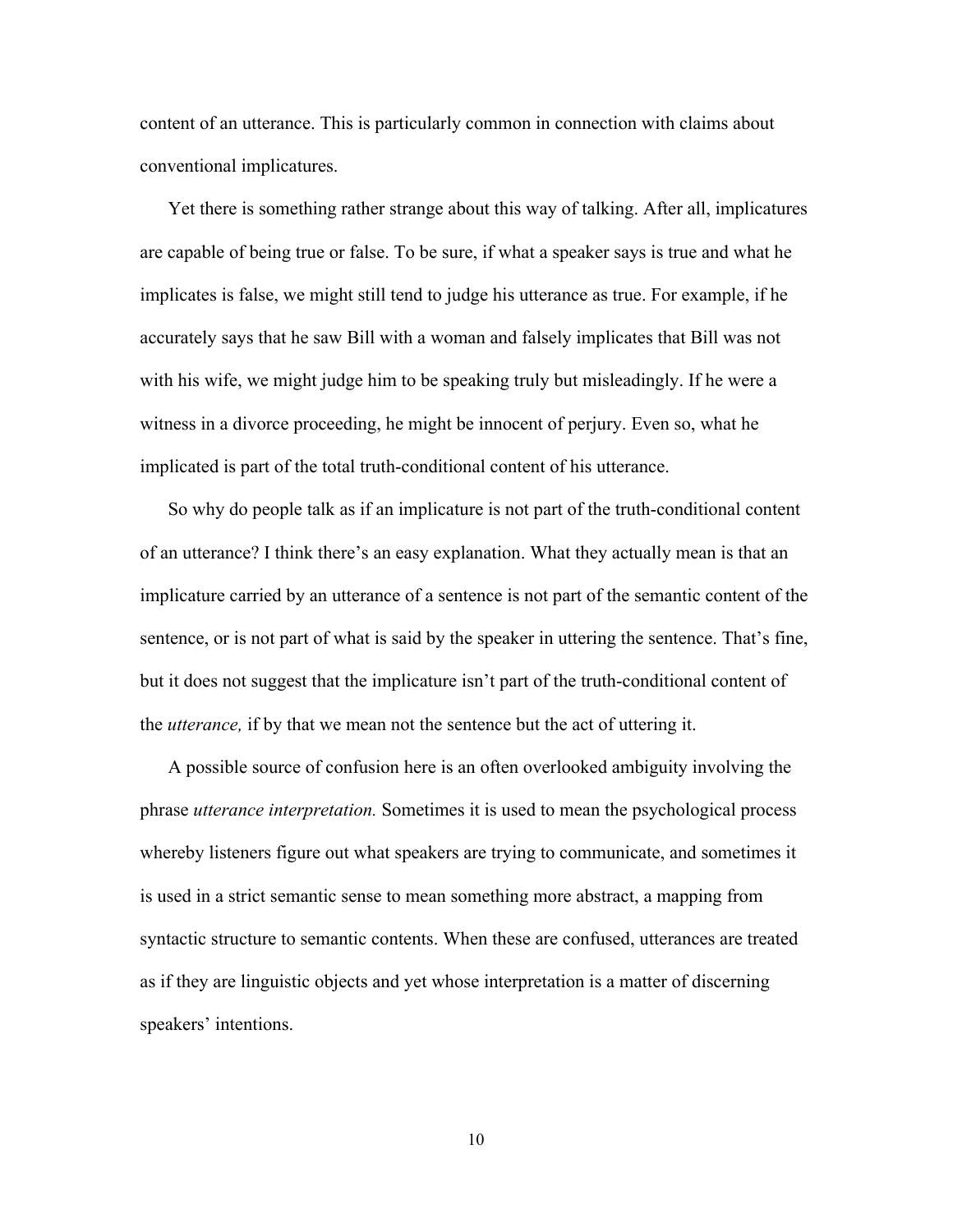Probably the wisest course is not attribute contents to utterances at all. The only sense in which an utterance has content over and above that of the uttered sentence is as an intentional act performed by a speaker. But in that sense, the content of an utterance is nothing more than the content of the speaker's communicative intention in making the utterance. Utterances (considered as acts as opposed to sentences) don't really have contents in their own right, independently of that intention. There is no independent, "objective" content beyond that. There is what the hearer takes to be the utterance content (i.e., the content of the speaker's communicative intention), there is what the hearer could, in the conversational situation, reasonably take that content to be, and there is what the speaker could reasonably expect it to be taken to be, but that's that.

#### 8. If something is meant but unsaid, it must be implicated.

One very common assumption is that what a speaker means can be divided exhaustively into what is said and what is implicated. Yet what a speaker means can go beyond what he says without being implicated.

Speaking figuratively or obliquely are two familiar ways in which what you mean can depart from the semantic content of the sentence you utter. Either way, to succeed in communicating you exploit the listener's expectation that you are speaking truthfully, informatively, relevantly, and otherwise appropriately. Unfortunately, Grice classified figurative statements, such as "You are the cream in my coffee," as implicatures. Given his assumption that to say something is to mean it, this forced him to suppose that to speak nonliterally is merely to "make as if to say" something. But it seems obvious that in speaking figuratively one really is saying something (but meaning something else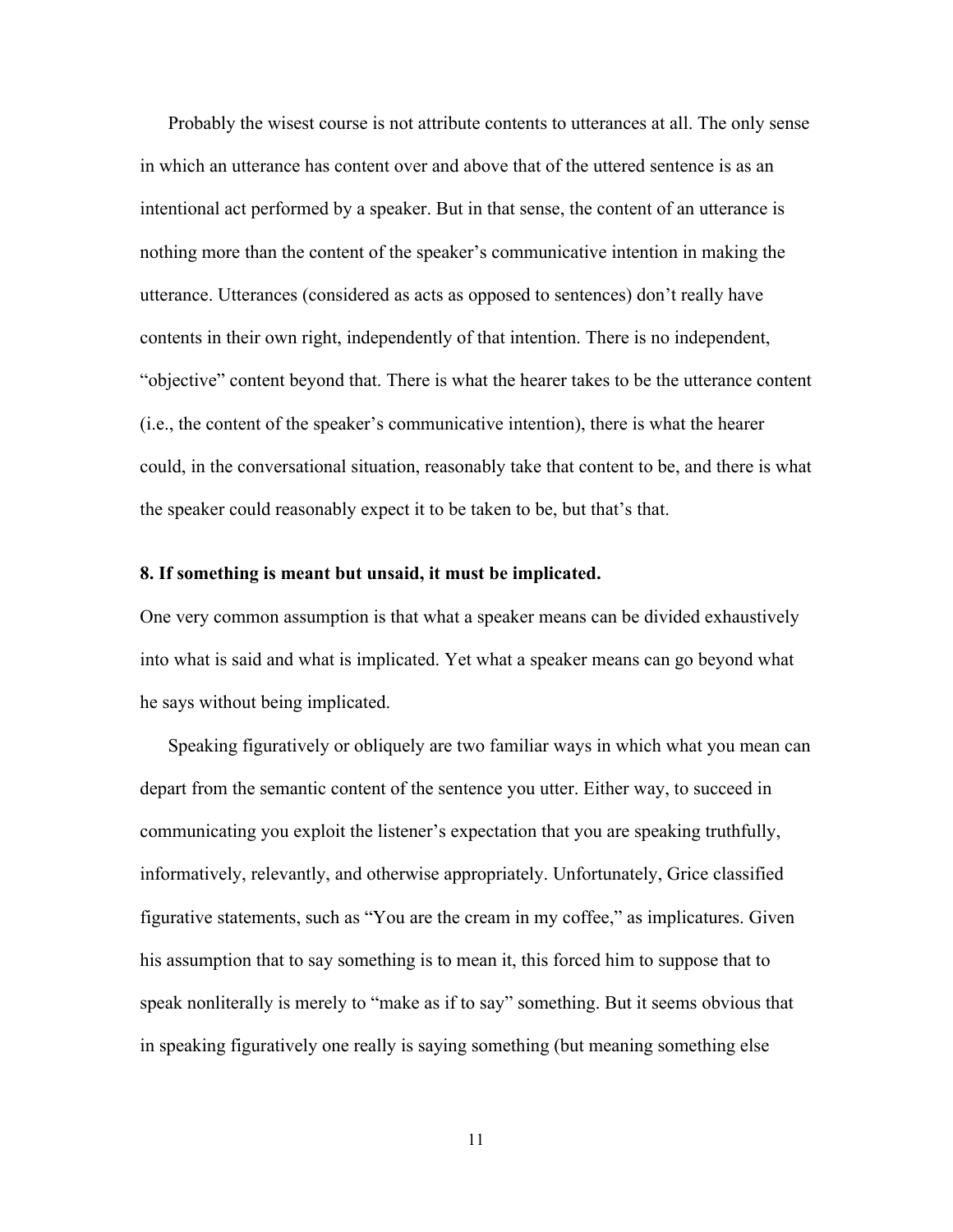instead). At any rate, there is a different kind of case, which Grice seems not to have taken into account.

We often use sentences in a way that is not strictly determined by their meanings but is not figurative or oblique (implicature-producing) either. There are other ways of not meaning just what you say. For example, if your spouse says "I will be home later" she is likely to mean that she will be home later that night, not merely at some time in the future. In such cases what one means is an *expansion* (as I call it) of what one says, in that adding more words (*tonight,* in the example) would have made what was meant more fully explicit. In other cases, such as "Fanny has finished" and "Lanny is late," the sentence does not express a complete proposition. There must be something which Fanny is being claimed to have finished and something which Lanny is being claimed to be late for (or late to). In these cases what one means is a *completion* of what one says. In both sorts of case, no particular word or phrase is being used nonliterally and there is no indirection. Both exemplify what I call conversational *impliciture* since part of what is meant is communicated not explicitly but implicitly, by way of completion and expansion. Completion and expansion are both processes whereby the hearer supplies missing portions of what is otherwise being expressed explicitly. With completion a propositional schema is filled in, and with expansion a complete but skeletal proposition is fleshed out. Either way, what the speaker means is built up from what the speaker has made explicit. This is different from both figurative utterances and implicatures (and indirect speech acts generally), since the speaker builds directly on what he has made explicit. What he means is an embellished version of what he says.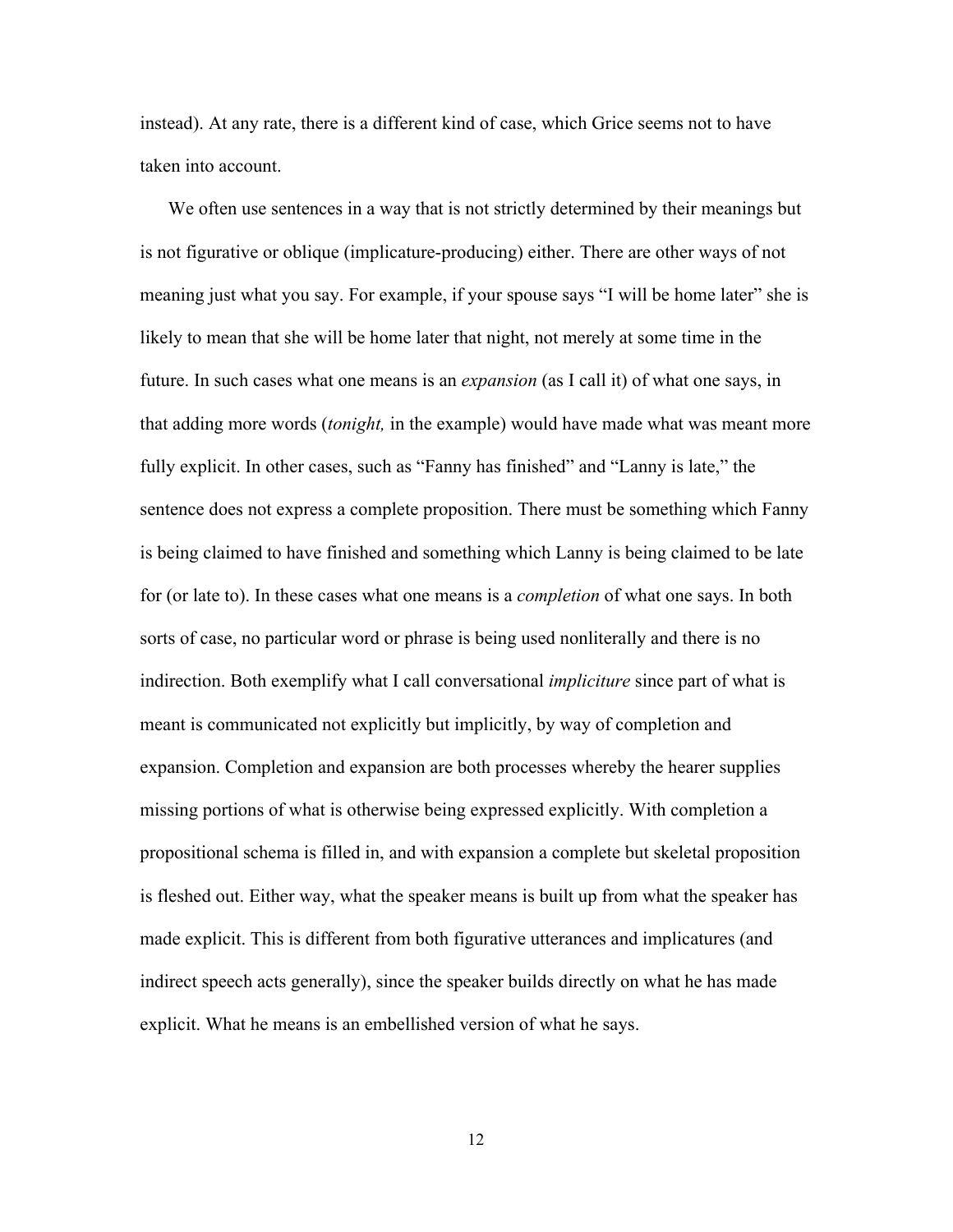Confusion in this area has arisen because of a common but bewildering use of the phrase *explicit content*. Some people classify as part of the explicit content of an utterance elements that are not explicit, that is, elements that do not correspond to any syntactic constituents of the uttered sentence. So, on this usage, when Yogi Berra said "No one goes there any more -- it's too crowded," the explicit content of his utterance was that no one important goes to Ruggerio's (in St. Louis) any more -- it's too crowded. To confuse the issue even further, some people use the neologism *explicature* for this embellished content, as if there is no difference between something's *being* explicit and its *being made* explicit (explicated).

## 9. Scalar "implicatures" are implicatures.

People wouldn't call so-called scalar implicatures "implicatures" unless they thought that that's what they are. But generally they're not -- they're mostly implic-i-tures. Why do I say that? Well, consider a simple example.

A typical claim is that in uttering "Some of the boys went to the party," the speaker implicates that not all of the boys went to the party. But this assumes that the speaker means not one but two things, that some of the boys went to the party *and* that not all of them did. Really, though, the speaker means only one thing, that some but not all of the boys went to the party. He could have spelled this out by including *but not all* after *some*. Similarly, if you say, "I have two TV sets," you do not mean *both* that you have two TV sets *and* that you don't have more than two, you mean that you have exactly two, which you could have made explicit by putting *exactly* before *two*.

Lest this seem like a merely terminological point, notice that there are special cases in which the speaker does mean two things. For example, suppose you're asked whether all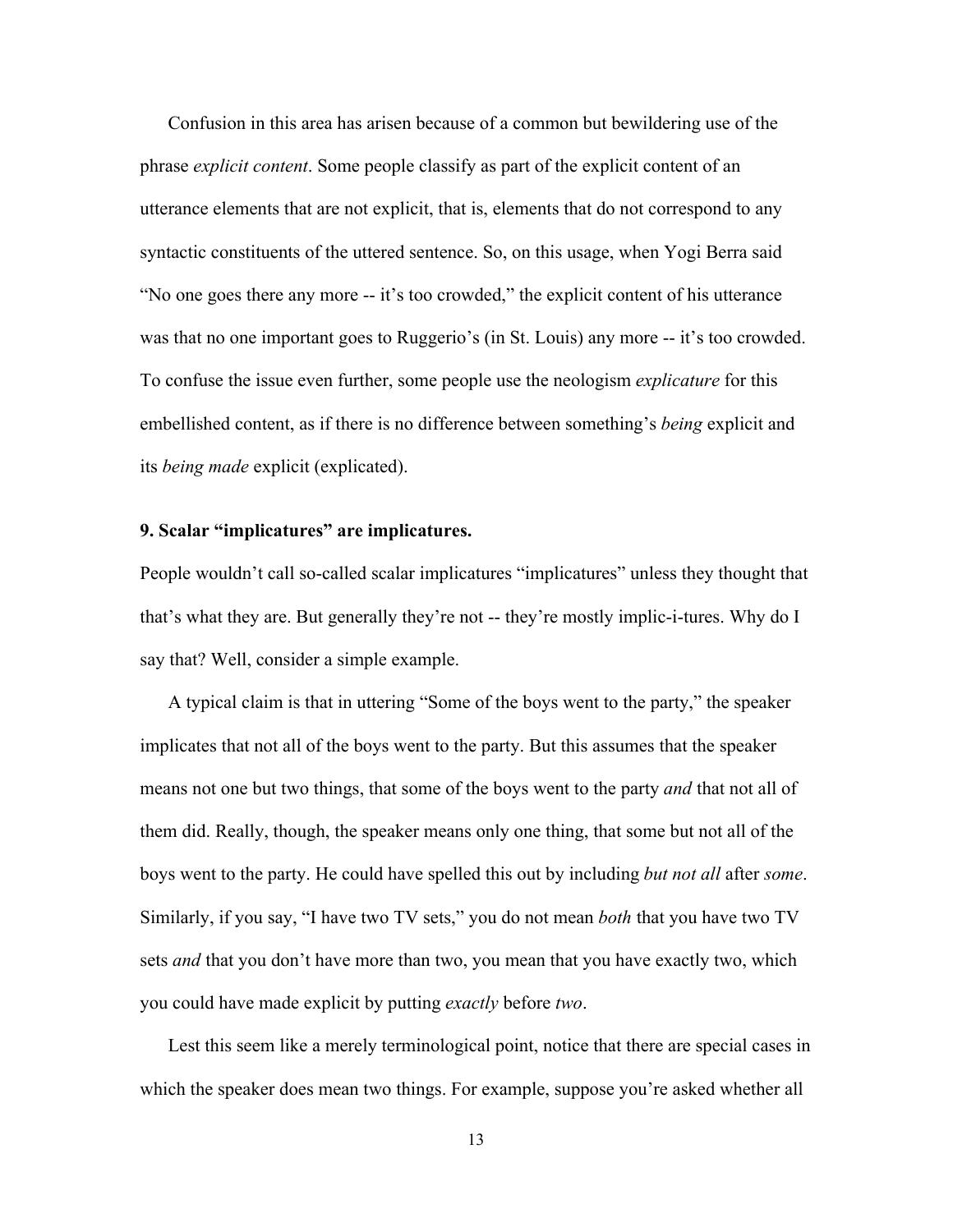the boys went to the party. You reply, "Some of the boys went to the party." In this case, you *are* saying that some went *and* implicating that not all did. Similarly, suppose you're asked if you have three TV sets and you say "I have two." In this case you *are* saying that you have two *and* implicating that you don't have three. These really are cases of implicature, unlike the above previous cases of impliciture. I am not suggesting that reclassifying most scalar implicatures as implicitures would have any great consequence for Larry's or anyone else's work on the subject, but I see no reason to keep calling them "implic-a-tures."

# 10. Conventional "implicatures" are implicatures.

As I see it, the category of conventional implicature needlessly complicates Grice's distinction between what is said and what is implicated. Even worse, it includes under one heading two quite different phenomena, each of which is really a case of something else.

The first involves expressions like *but* and *still*. Grice claimed, as had Frege long before him, that the conventional meanings of such terms make contributions to the total import of a sentence without bearing on its truth or falsity. In "She is poor *but* honest," for example, the contrast between being poor and being honest due to the presence of *but* is supposedly implicated but not stated. Grice based his claim primarily on the intuition that one would be speaking truly even if the contrast does not hold, provided the conjunction does hold. But this implies that you would have said nothing less with "She is poor *and* honest" than with "She is poor *but* honest." To me, *that's* counterintuitive.

Grice observed that conventional implicatures are detachable but not cancelable, but that's no argument for them. It does distinguish them (if they are there to distinguish)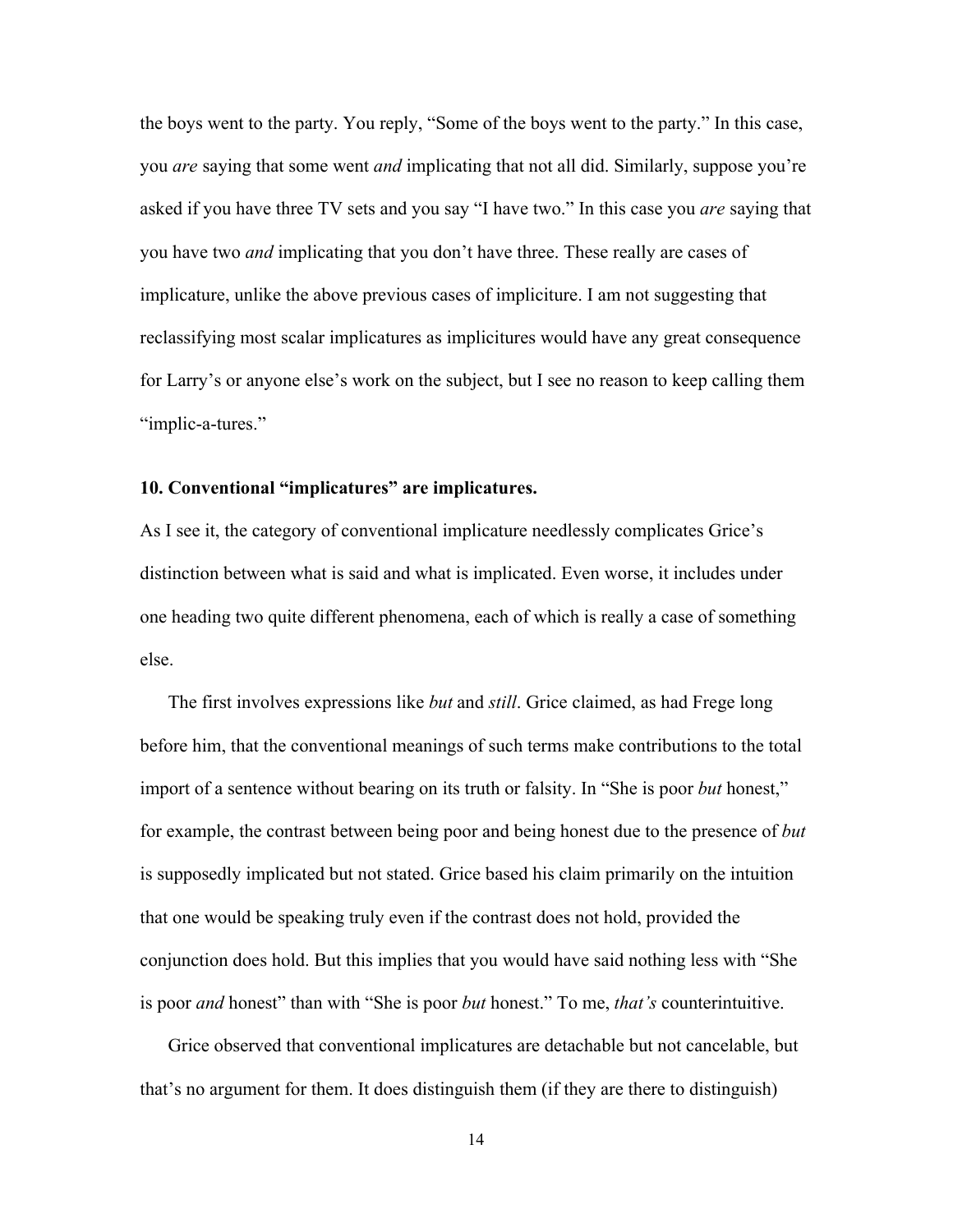from conversational implicatures, which are cancelable but not detachable (except for those induced by exploiting the maxim of manner, which are not detachable because they depend on how one puts what one says), and from entailments, which are neither cancelable nor detachable. However, detachability is not an independent test. If a putative implicature really were part of what is said, one could not leave it out and still say the same thing. To use *and* rather than *but*, for example, really would be to say less. And that's how it seems to me. To say that she is poor *and* honest is to say less than that she is poor *but* honest. Similarly, to say that conventional implicature is widely accepted is to say less than that conventional implicature is *still* widely accepted.

The second kind of case is connected to Grice's suggestion that conventional implicature is involved in the performance of "noncentral" speech acts. He had in mind uses of such expressions as *after all, by the way, for example, frankly, furthermore, in conclusion, in other words,* and *to digress* to comment on the very utterance in which they occur -- its point, character, or place in the discourse. However, the second-order speech acts these utterance modifiers are used to perform don't seem to be mere *implicatures*. For example, in uttering "Frankly, Dr. Payne is a quack," you are not implicating but explicitly indicating that you are speaking frankly.

#### The Obvious Conclusion

I've enumerated and briefly explained what I take to be ten misconceptions about implicature. I haven't tried to give full-blown arguments for why they are misconceptions let alone to spell out their insidious consequences (but see the papers in the Semantic-Pragmatics Series at http://online.sfsu.edu/~kbach). Each depends on overlooking a fairly